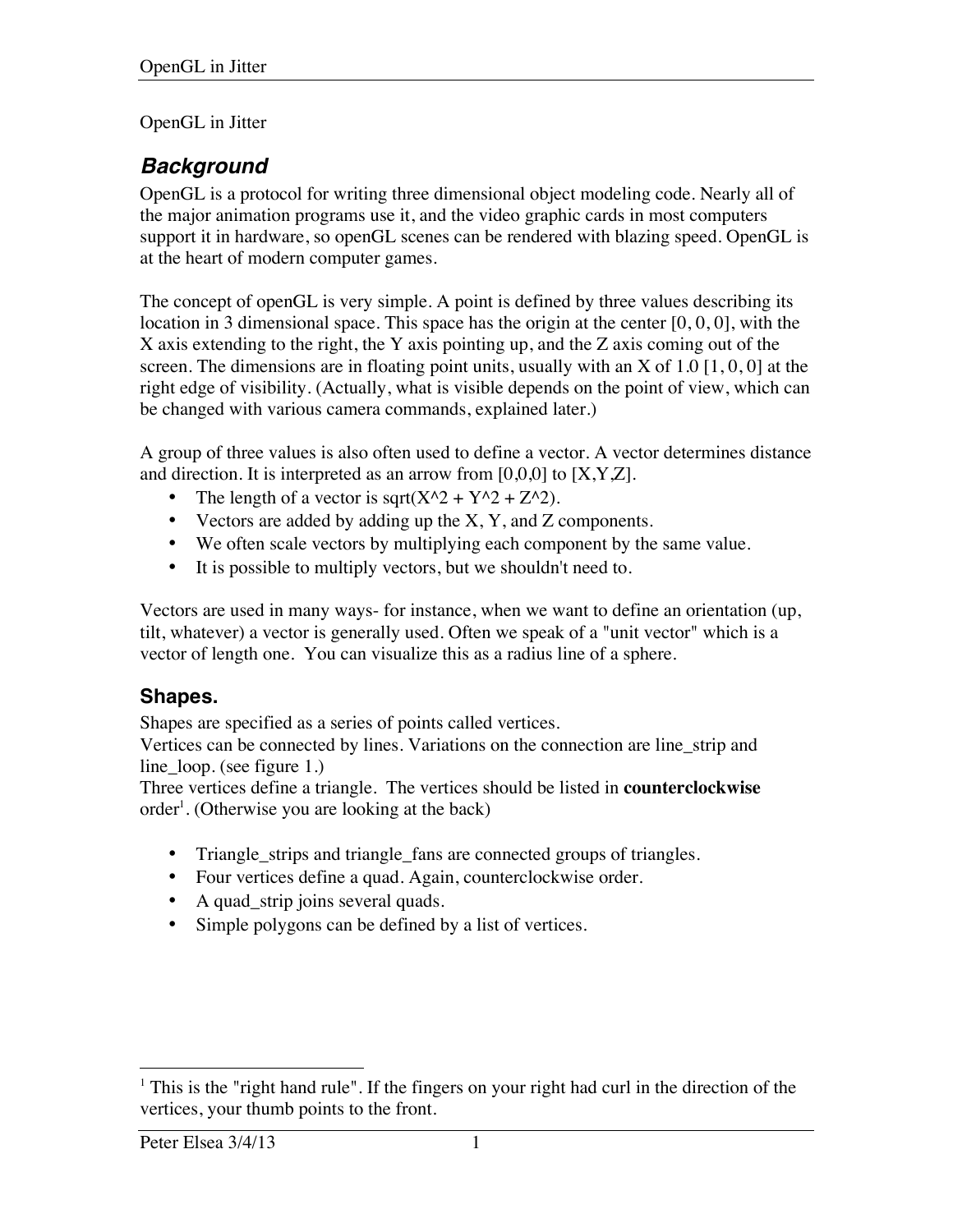

Figure 1. Geometric Primitives (from the OpenGL redbook. Note the vertex order is wrong!)

These primitives can be combined to become facets or faces of 3 dimensional objects. If the faces are small, the object may appear smoothly curved. Building objects from vertices is amazingly tedious, so we usually leave the details to a modeling program like Maya (\$1000), TurboCad (\$500) or Wings3d (free). Jitter also has many features to simplify the work.

Every object has its own origin. When you position an object in openGL space, you specify the location of its origin. The shape also has axes for rotation. These run through the origin with Z coming out the top.

Not all of the faces of a three dimensional object will be visible. The program can save time by not drawing them, a process known as culling.

### **Colors and lighting**

Shapes have a set of characteristics called material properties. These are mostly color, which is defined by RGBA values (note the different order from quicktime colors). These are specified according to the kind of light involved, and only make sense with some understanding of the general lighting scheme.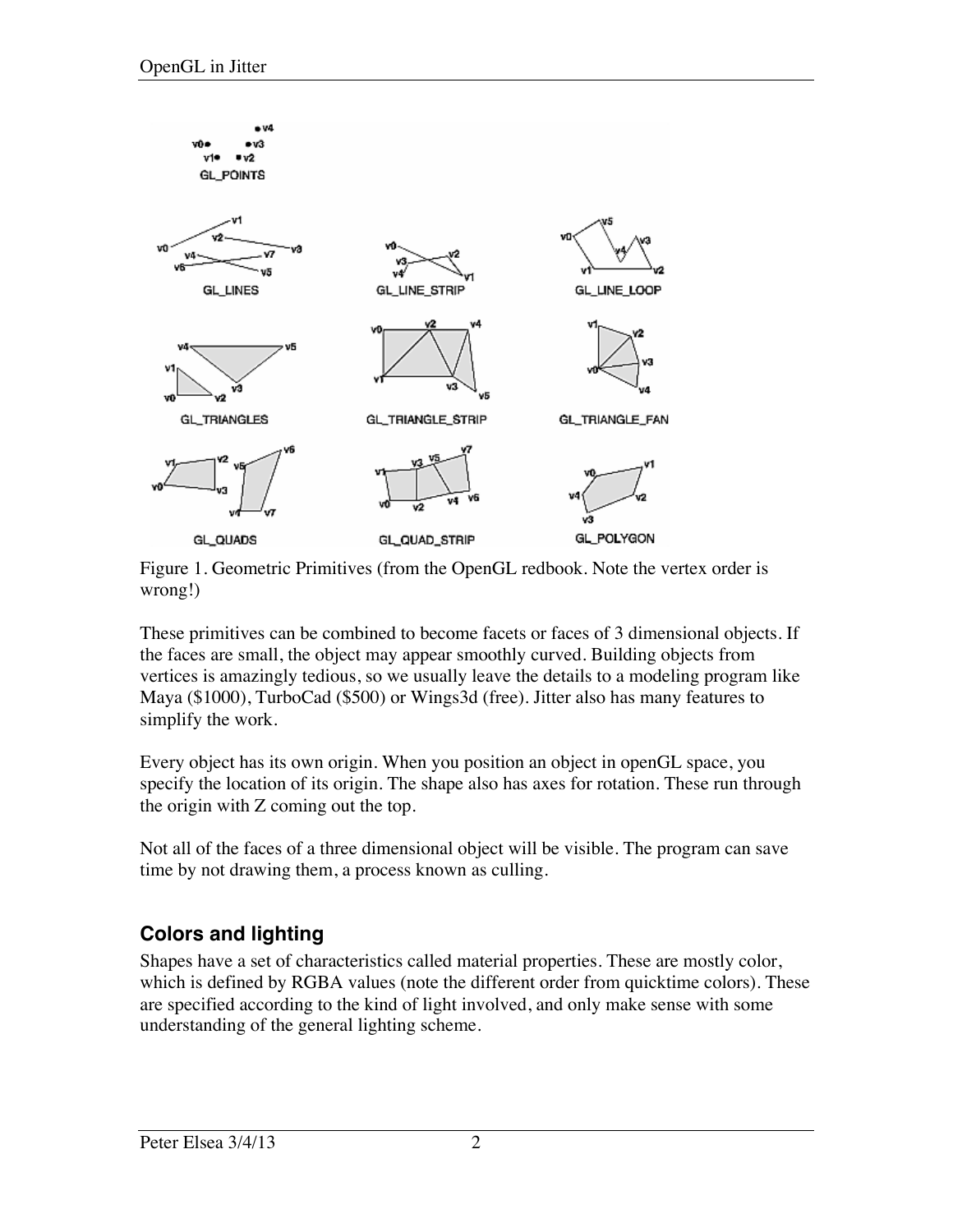The lighting in openGL includes ambient light and light from specific sources. (Jitter only includes one specific source.) Lighting parameters are specified both for light sources and the way objects reflect light. They can all have different colors:

- Ambient. Light from everywhere, like the blue of the sky.
- Diffuse. Light from a specific source that scatters on reflection (as from a rough surface).
- Specular. Light from a specific source that reflects in a narrow band. (An object's shininess parameter affects how tight this reflection is.)
- Emissive. Objects can glow from within.

The material colors interact with the source colors in a realistic manner, so a red object in blue light looks black. An object's orientation with the light source generates some shadowing. In general the shadows take on the ambient color and the highlights are diffuse and specular. These shadows are calculated using vertex properties called normals, which conceptually stick out of flat surfaces. Normals are another reason we use software to design shapes.

The light reflected from an object is diminished if the object is far away. This effect is known as fog. Fog has a color, which reduces light components.

Complex colors are applied as textures, which essentially print an image on the object.

# *Using OpenGL in Jitter*

The jitter openGL objects are prefaced with jit.gl. These are mostly designed to make openGL available in a painless way. As always, making life easy might mean hiding options, but just about everything is available if you dig enough.

### **Jit.gl.render**

Jit.gl.render is the key object in the openGL world. Every Gl patch needs something like figure 2. in it:



jit.window GLtut @depthbuffer 1

Figure 2.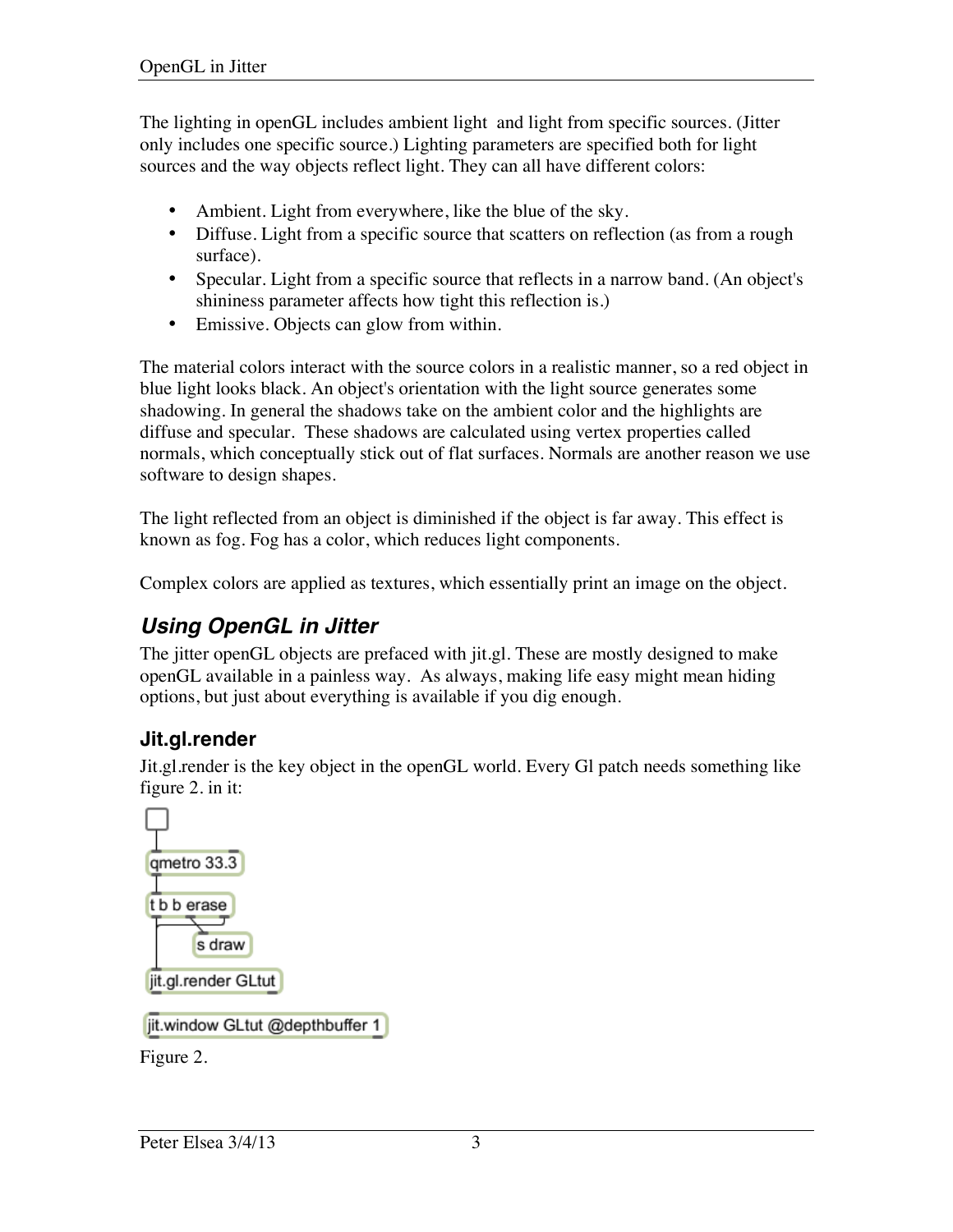The argument in jit.gl.render is the "drawing context". All jit.gl objects with this name will be created in this context, and the results displayed in a jit.window<sup>2</sup> or pwindow of the same name (you can name a pwindow with its inspector.) The qmetro clocks screen updates in the usual way. The erase message clears the windows, the bang sent to draw (or other destination of your choice) may be useful for mechanisms that affect the drawing, and the bang directly to render draws the image.

Note you can only draw to one destination. That destination can be a jit.matrix if you need the image in more than one place. Unfortunately, drawing to a matrix uses CPU rendering instead of the graphics card, so there is a significant loss of efficiency.

No more connections to jit.render are needed for basic drawing. Other attributes can be set, and I'll cover them as I go along. The actual drawing is handled by a variety of drawing objects, which interact with the render object via the context name. There is no limit to the number of objects that can be connected to a single render context, but the more you ask jitter to do the slower it runs. Most drawing is amazingly fast-- I have drawn a hundred objects with no noticeable slowing.

## **Jit.gl.plato**

We'll start with some experiments with jit.gl.plato. jit.gl.plato contains the drawing commands to produce a platonic solid- that is a tetrahedron, hexahedron (cube), octahedron, dodecahedron, or icosahedron. Figure 3. shows the object and essential support items



Figure 3.

The initial view of jit.gl.plato is not impressive. (Figure 4.)

 $2$  The window must have its depthbuffer attribute set to 1.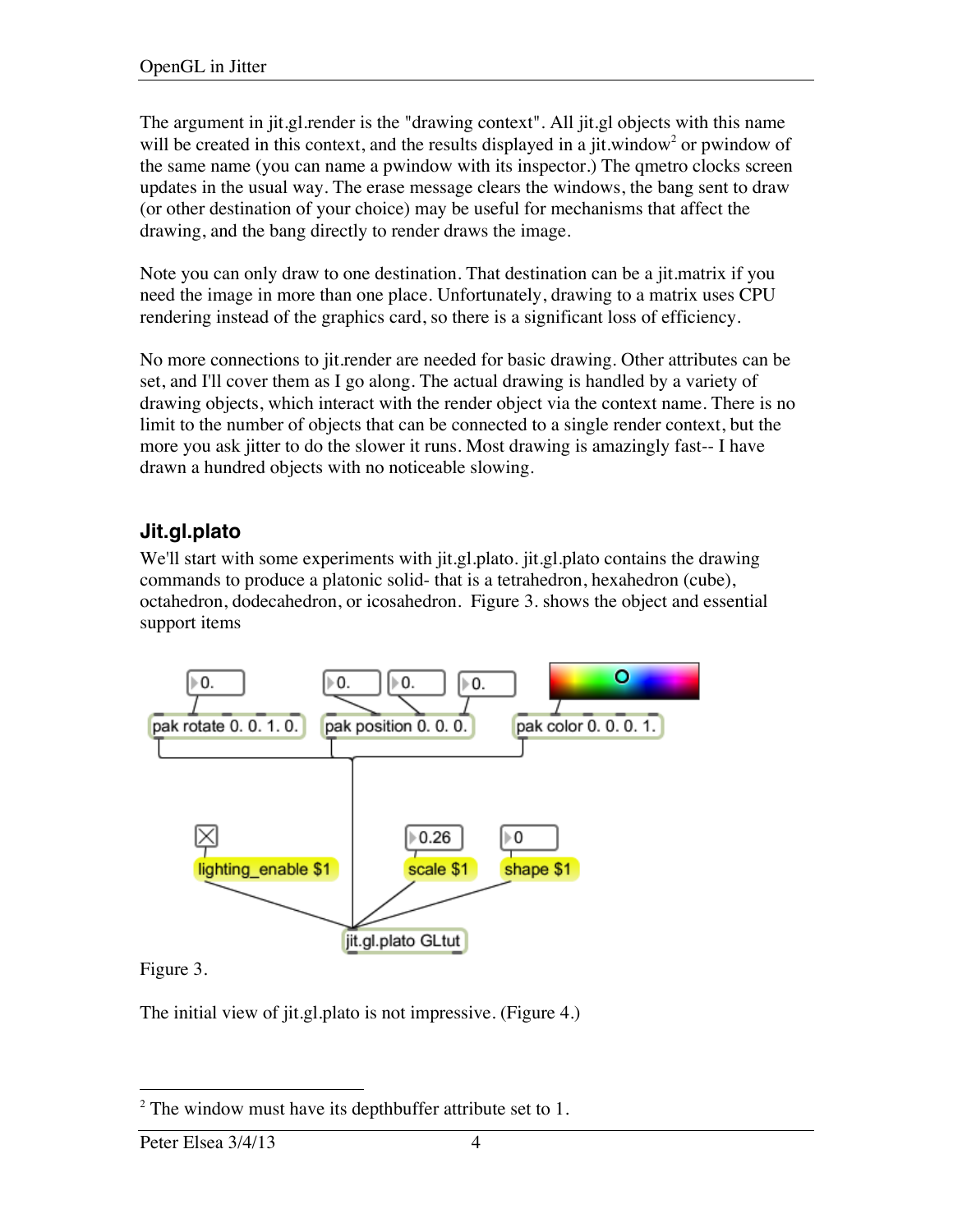

#### Figure 4.

This is a tetrahedron too big to fit in the window, with no color or lighting.

- The scale message will modify the size. Scale can take one or three arguments. With three, the form can be distorted.
- The message lighting\_enable 1 will turn on lighting for the object. Without, it's just a grey blob.
- Rotate to see the shape better. Rotate takes four arguments, one for an angle, and three to define the axis to rotate about. Rotatexyz takes three arguments for rotation about the X,Y and Z axes. (In degrees.)
- Set a color with the message color RGBA. The values should be between 0 and 1, just perfect for the new version of swatch. (This is a simplified color scheme. Advanced color features will be discussed later.)
- Move the object with the message position X Y Z.
- Change the shape with the message shape 1-5. You can also use the shape names.





### **Drawing Controls**

The poly\_mode message controls how the object is rendered. It takes two arguments, as faces viewed from the front and back can be treated differently.

0 is the default, rendering polygons.

- 1 is wireframe, lines connecting the vertices.
- 2 just shows the vertices as points.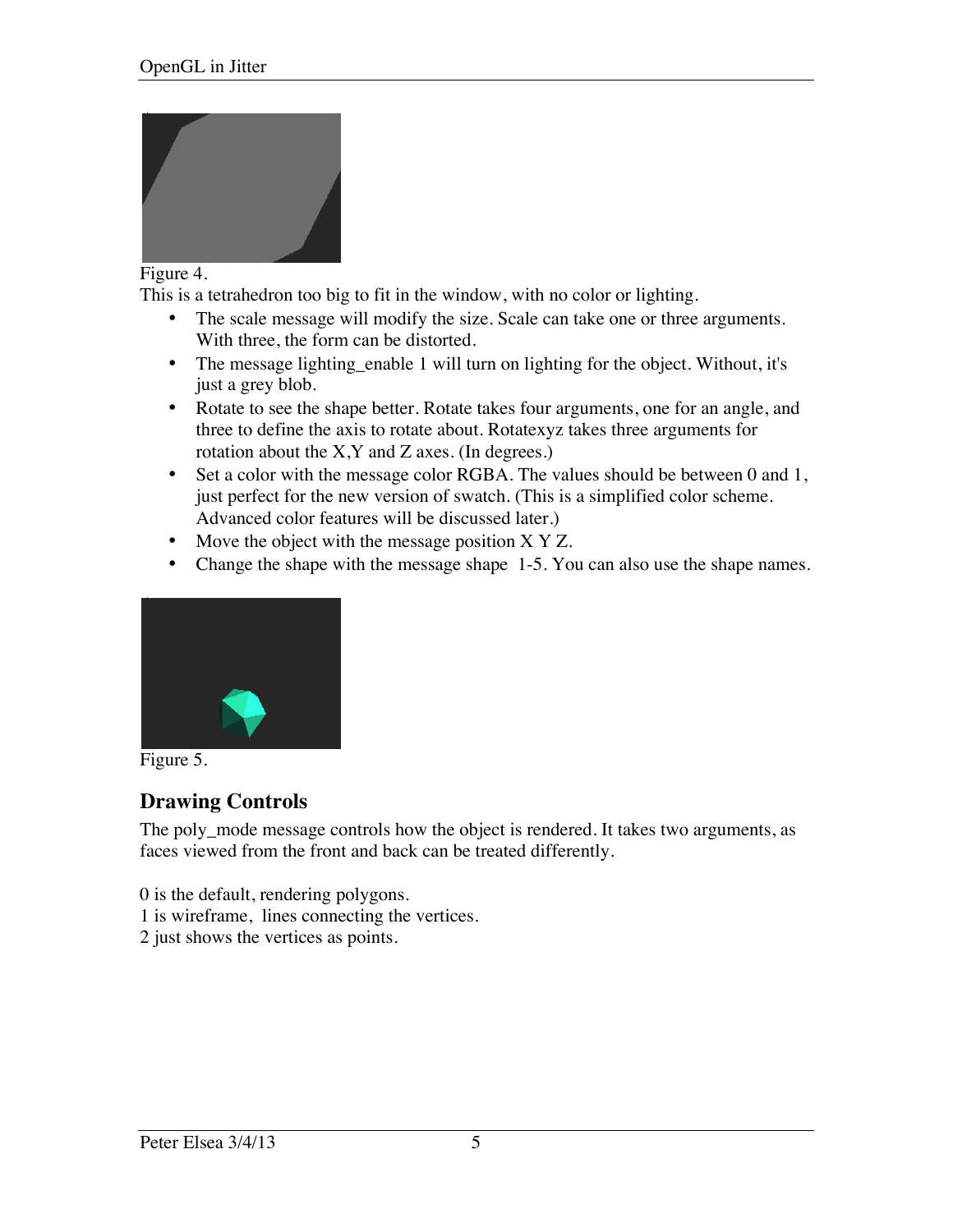

(points are too tiny to show )

Figure 6.

The cull\_face message prevents rendering of some faces. Mode 0 (default) does no culling, 1 culls back faces, and 2 culls the front. The documentation disagrees with reality. This has all been a bit buggy, so I suggest leaving the default on.

A parameter called smooth\_shading can set the color to blend from vertex to vertex. This doesn't matter on the angular objects like jit.gl.plato, but it will make nearly curved objects like jit.gl.gridshape seem smooth.

A parameter called depth\_enable turns on the 3D mechanisms. If your objects appear absolutely bonkers, check that this is on.

### **Advanced Color**

You can get more detailed control of object color by working with the individual material qualities. These interact with the lighting qualities which can be set by commands sent to the associated jit.gl.render object.



Figure 7.

The color command can be shut off with the message auto\_material 0. This leaves a black object.



Figure 8.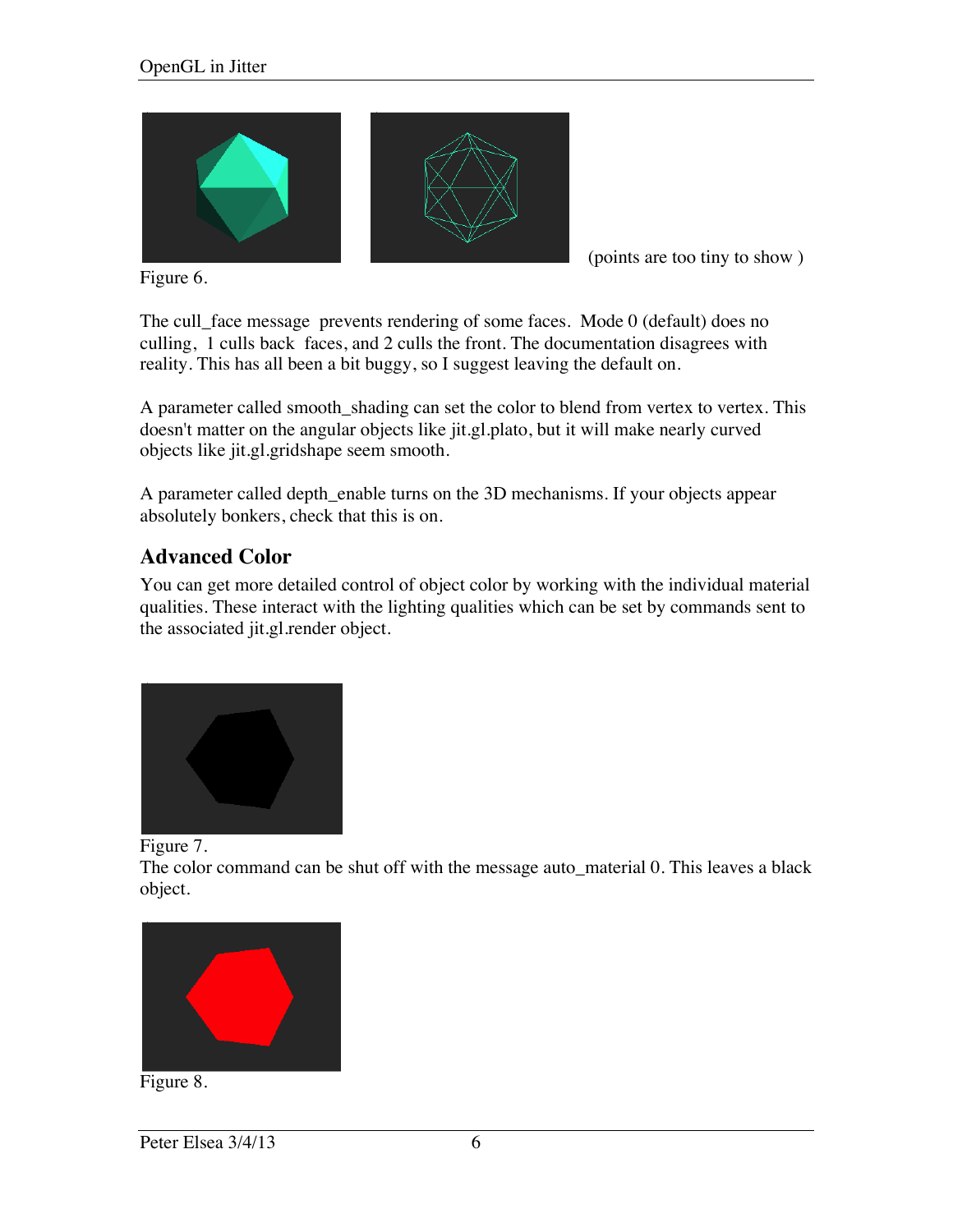The message mat emission RGBA sets the object to glow. Note that there are no shadows.



#### Figure 9.

The message mat ambient RGBA sets the color that is reflected from ambient light. This interacts with the light\_ambient setting of the render context. Light\_ambient seems to default to around 0.1 0.1 0.1. This will reflect true color, but dimly. Mat-ambient is the color in the shadows.



Figure 10.

The message mat\_difuse RGBA sets the color as reflected from directional light. This interacts with light diffuse, which is normally 1 1 1. The intensity of reflection varies with the angle between a face and the light source. You get the maximum color when the normal of the surface points at the light. The position of the light can be changed by the message light\_position X Y Z to the render object.



Figure 11.

The message mat\_specular RGBA sets the color of the faces that have the most direct path from the light to the point of view. (The reflection path.) This interacts with light\_specular for color, and light\_position to determine the facets that are affected. The message shininess affects the width of the reflection zone.

The alpha channel will have no effect on object colors until their blend\_enable attribute is turned on.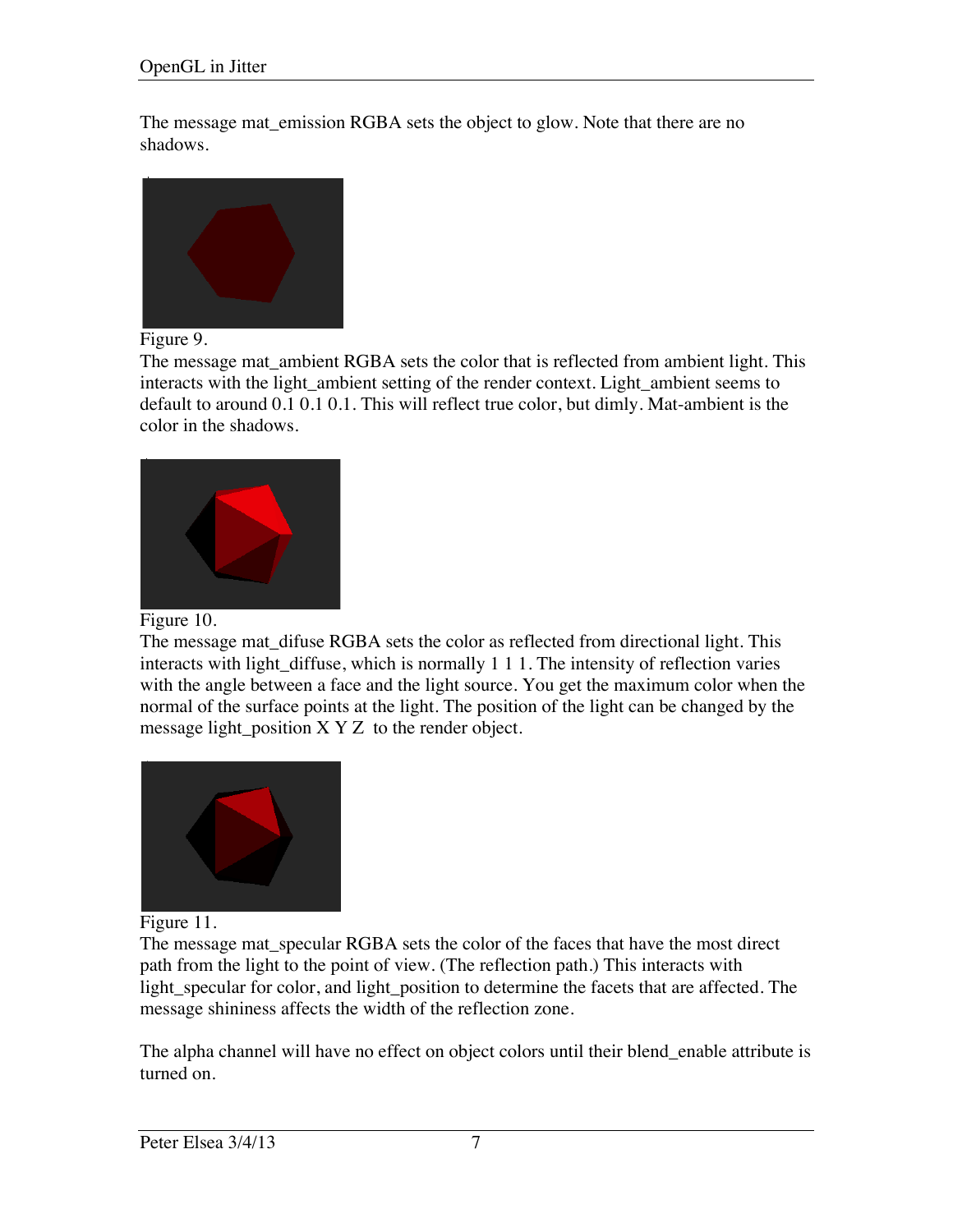### **Textures**

Textures apply arbitrary patterns to objects. A texture is defined in the render object, then that texture is assigned to other objects. There are several ways to define textures, but the easiest is:

- Send a matrix to a [prepend texture somename] object and on to the render object. The matrix becomes the texture. Any matrix source may be used, including movie or grab.
- Send the message (texture somename) to the drawing object. The texture image will now be applied to the object.

The appearance of the texture may be modified by the tex\_map message to the drawing object. There are four modes

- 0. Default (varies with object).
- 1. Object linear. The texture is attached to the object. When we look at the jit.gl.sketch object we'll see how this is specified.
- 2. Sphere map. The texture is reflected from the object.
- 3. Eye linear. As if you are looking through the object at the texture.

There are ways of modifying the texture dimensions via the render object, but it is frankly better to take care of that sort of thing before sending an image to texture. One thing is not made clear- textures are assumed to be square. Any other aspect ratio is interpolated down to a square shape.

The tex\_plane\_s and tex\_plane\_t messages can be used to adjust the texture size relative to the object size in modes 1 and 3 which use automatically generated texture coordinates. The approach is a bit arcane, but this is how it goes: Each point on the surface of an object is represented by four(!) values, x, y, z, w, where w is used only for transformations of the point. It is usually left at 1, and our familiar triad is x/w, y/w, z/w. The tex\_plane messages define how the points on the texture are related to points on the surface of an object. The points on the texture (which is two dimensional) are defined as s, and t, similar to x and y. Each vertex of an object is given an s and t component to define what spot on the texture should hit that vertex. (Object design programs let us specify these values.) The tex\_plane messages have 4 arguments, given as a, b, c, d in the reference.

Tex\_plane\_s a b c d sets the s coordinate for each vertex as  $ax+by+cz+dw$  with  $x, y, z$ , and w the coordinates of the vertex. Likewise tex\_plane\_t sets the t coordinate for each vertex. In mode 1 the vertex coordinates are taken from the coordinates of the facet, so the texture moves and turns with the object. In Mode 3 the vertex coordinates are in global space, so the texture changes as the object moves. By some experimentation on a cube you will find:

- Changing a in the s term stretches the texture in the horizontal direction.
- Changing b in the t term stretches the texture in the vertical direction.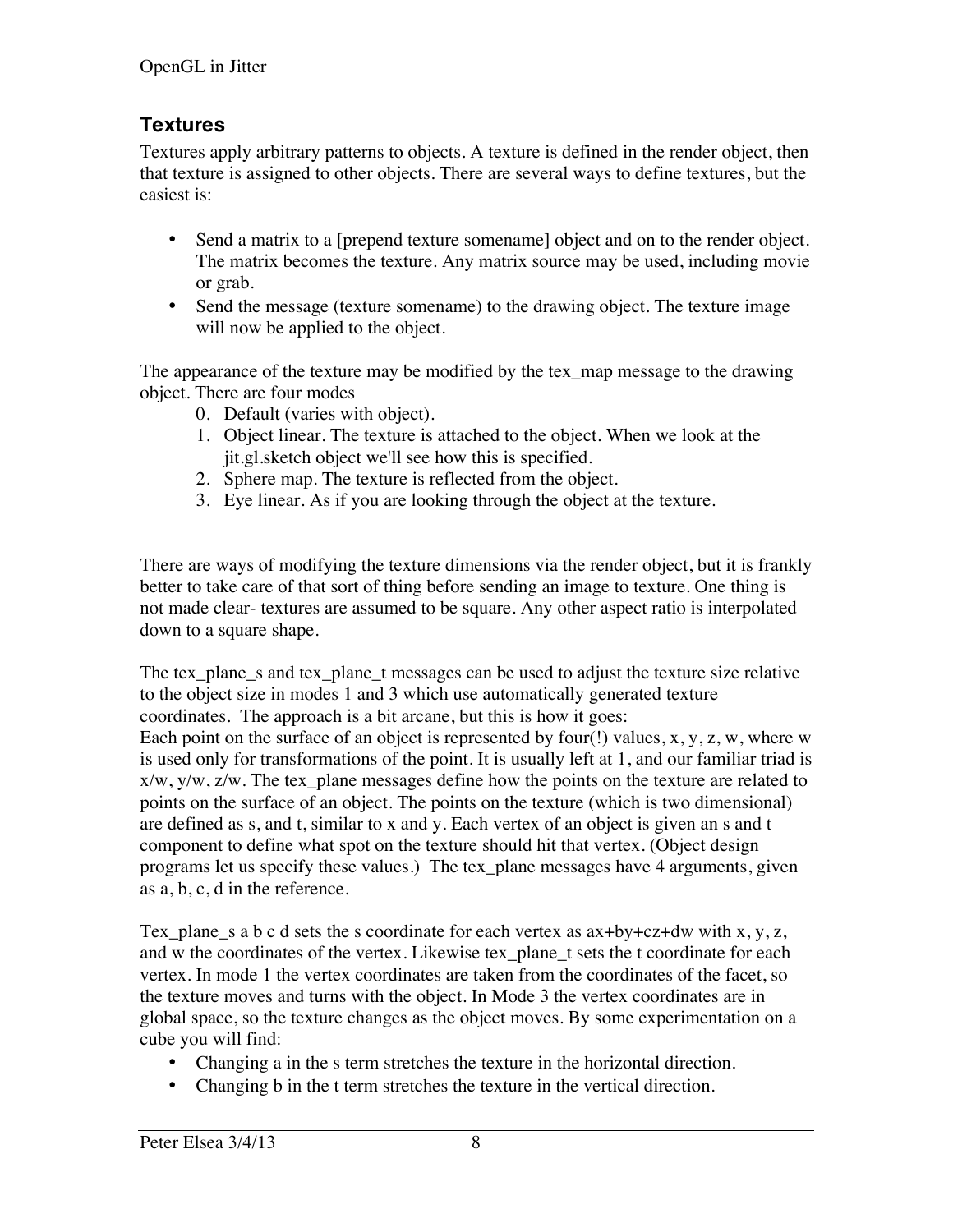- Changing the sign of either of those reverses the image.
- If you change b in the s term or a in the t term, the image is skewed.
- Changing c in the s term stretches in the horizontal and wraps around the sides.
- Changing c in the t term stretches in the vertical and wraps around the top and bottom.
- If you change c in both, the texture is skewed.
- Changing either d shifts the texture.

All of this is affected by how the object is initially constructed. For instance, vertex coordinates are specified relative to an object's origin, which is the center of the jit.gl.plato but the bottom left of jit.gl.text3D. So an image that nicely covers text will have corners in the center of a platonic object. You can see this in figure 12.



#### Figure 12.

You will quickly notice that textures from matrices appear upside down. This is due to the conflict between QuickTime and openGL coordinate systems. In QuickTime, the vertical component is positive going down the screen. (Remember 0,0 is in the upper left corner.) In OpenGL Y is positive going up.

There is also a jit.gl.texture object which allows much more detailed control of a texture. It's complicated enough that it probably needs its own tutorial. The jit.gl.shader object creates textures that interact with objects in a more complex way. There is an excellent tutorial in the jitter tutorial set.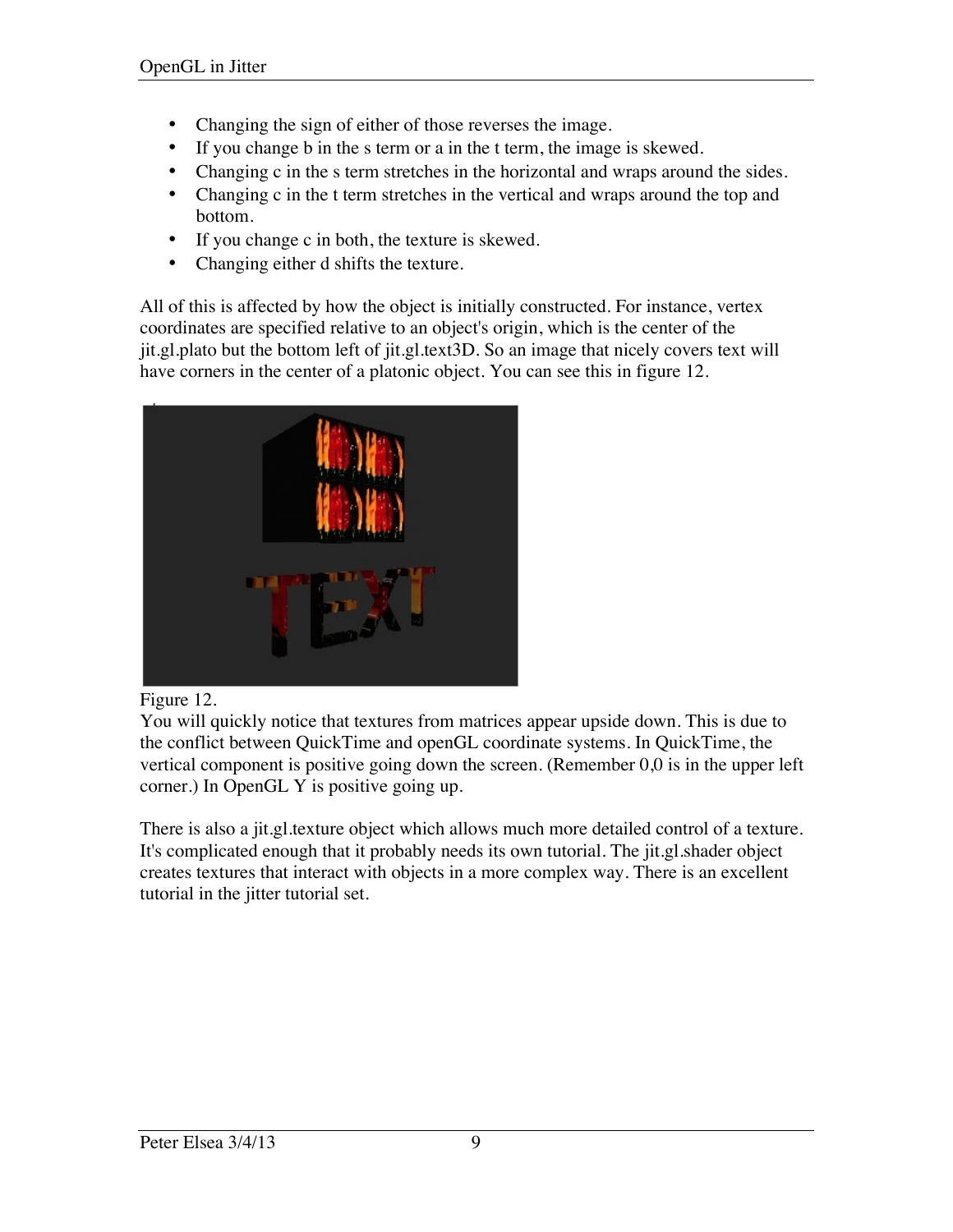## *A quick rundown of some OpenGL objects:*

### **Jit.gl.gridshape**



Figure 13.

**Jit.gl.gridshape** produces rounded objects: sphere, torus, cylinder, cube, plane, circle. Otherwise it is pretty much interchangeable with jit.gl.plato. The smooth\_shading attribute will give a nice rounded look.

## **Text Objects**







The text2d object prints on the window, with no concern for Z. You can set fonts, size, and alignment, rotate the angle and so forth. All other objects appear behind the text. The text3d object creates movie poster text with adjustable depth.

### **Jit.gl.videoplane**



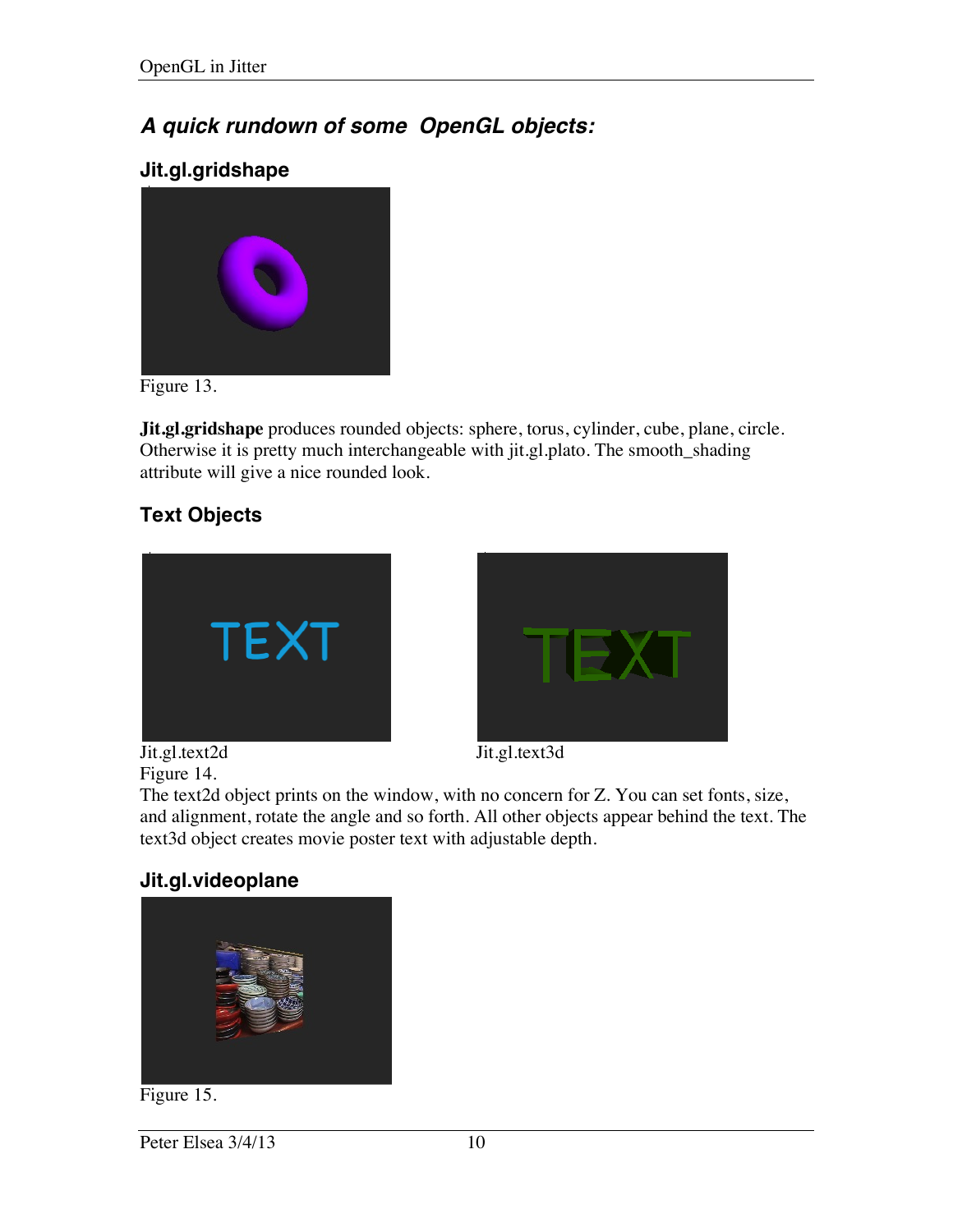Jit.gl.videoplane is a sort of movie screen that you can position in space. Any matrix fed to it will be displayed-- this includes movies and grab output.

The default size of the videoplane is 2.0 x 2.0. To precisely fit a 4:3 window, scale jit.videoplanre to  $1.11, 0.84<sup>3</sup>$ . When an openGL window is resized, objects are resized according to the Y dimension but keep their overall proportions. This means that when a window displaying a videoplane is expanded to fullscreen, there will usually be extra blank space at the edges.

Any color assigned to jit.gl.videoplane will interact with the color of the image. If blend\_enable is 1, the alpha value will fade the image in the videoplane, but the videoplane will still block the view of other objects.

The image in videoplane is a texture, so texture values apply to some extent. There are some texture messages special to jit.gl.videoplane. tex\_scale\_x and tex\_scale\_y will zoom in on the image if the value is greater than 1. Then the tex\_ofset\_x and tex\_offset\_y messages will move within the enlarged image.

**Jit.gl.sketch**





Jit.gl.sketch lets you "draw" your own shapes. In addition to the OpenGL specified commands, a lot of familiar items like plane, rectangle and cylinder are included. With a bit of patience, you can build up a whole scene. The green figure in the image above was drawn with the following script (in a message):

reset, glcolor 0 1 0 1, glbegin line\_loop, glvertex 0 1 0, glvertex -0.58 -0.8 0, glvertex 0.95 0.3 0, glvertex -0.95 0.3 0, glvertex 0.58 -0.8 0, glend

<sup>&</sup>lt;sup>3</sup> It's not 1.33 because of the Z axis placement of the videoplane.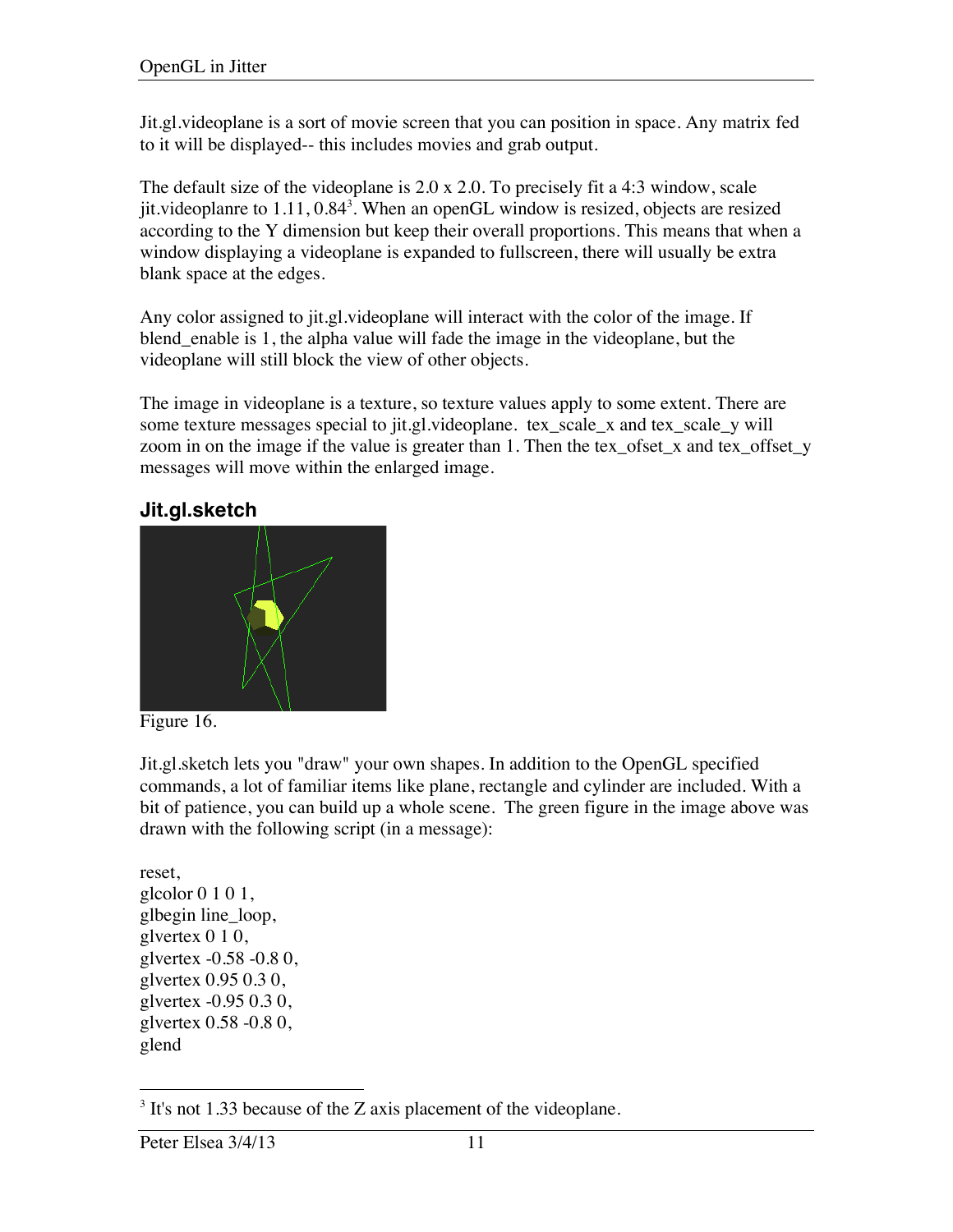These are drawing commands sent to jit.gl.sketch. Once a command is sent, it is maintained in an internal list and executed each time jit.gl.sketch draws itself. The order in which commands are executed is often important. There are commands that directly manipulate the list, for instance by inserting a command at a specific point. The command list is cleared by the reset command.

The coordinates in various commands are based on the point set by the position of the jit.gl.sketch object. They are also relative to the front view-- i.e. a rotation of 0 in all axes. That way rotate and position move everything specified in the sketch as a unit. The easiest way to work out the vertex coordinates is to plan your sketch on graph paper. The command axes 1 will show the origin and axes-- this can help line up parts of a complex drawing.

A complete understanding of jit.gl.sketch is a complete understanding of the openGL language, but here's a sampling of the commands.

### **Basic gl sketch commands**

Reset clears the jit.gl.sketch command list. (glclear erases the entire window-- all objects!)

glcolor sets the color for what is about to be drawn

glbegin sets the drawing primitive. Favorites are line\_loop and triangles.

glvertex defines each vertex for the primitive. These will be connected according to the active primitive. Remember that vertices must be specified in counterclockwise order to present the front of a triangle to the camera.

glend marks the end of a primitive. (This can be skipped.)

### **Texture sketch commands**

glbindtexture "name" attaches a texture to the following vertices. (The usual texture commands work on the whole object.)

gltexcoord s t, Each vertex must be preceded by this to properly map the texture to the primitive. gltexcoord 0. 0. specifies the upper left corner of the texture, 1. 1. is the lower right.

### **QuickDraw style sketch commands**

There are a set of commands reminiscent of the lcd commands. These can be freely mixed with some gl style commands, like glcolor.

Moveto establishes a base point for the following operations.

lineto x  $y$  draws a line from the moveto point to  $x, y$ 

linesegment x1 y1 z1 x2 y2 z2 draws a line from point xyz1 to xyz2.

shapeorient rot-x rot-y rot-z defines a plane for 2D drawing commands.

shapeslice a b sets resolution of 2D and 3D drawing commands. Low values make round shapes blocky.

circle r draws a filled circle of radius r. Additional arguments set start and end angle in degrees.

framecircle r draws an unfilled circle of radius r

Peter Elsea 3/4/13 12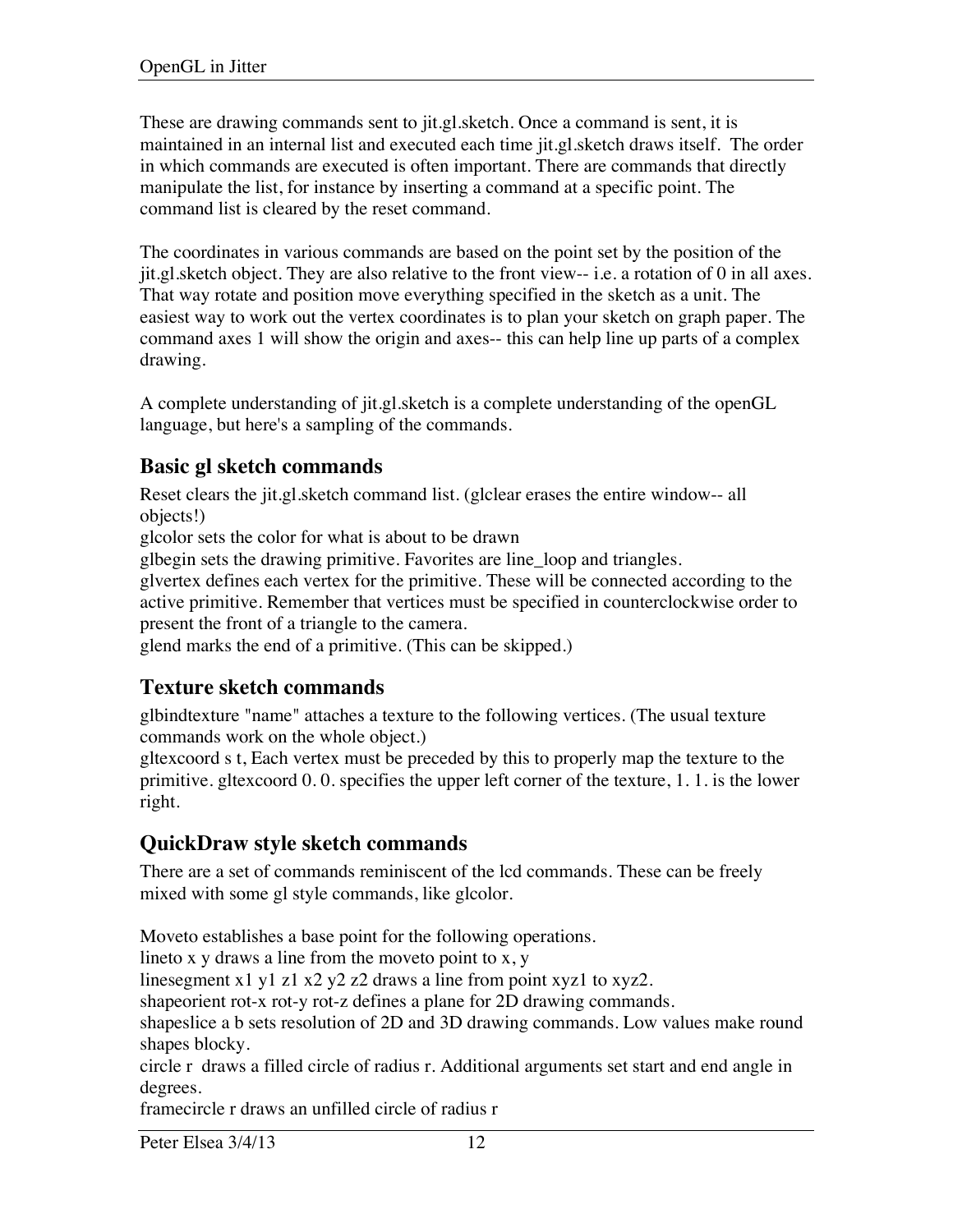elipse r1 r2 draws a filled ellipse of radius  $r1$ (along x) and r2 (along y) framellipse r1 r2 draws an unfilled ellipse of radius  $r1$ (along x) and r2 (along y) plane x y draws a plane using the vertices of x y,  $-x$  y,  $-x$  -y,  $x$  -y. roundedplane r x y draws a plane as above, with corners rounded as per r. sphere r draws a 3D sphere with radius r. Additional arguments set start and end angles (in degrees) on x and y axis. torus r t draws a torus (doughnut) with a radius r and thickness t. cylinder r1 r2 d draws a cylinder with front radius r1, back radius r2 and depth d. The default shape slice makes this pretty rough. cube x y z draws a brick with dimensions of  $2*x$ ,  $2*y$  and  $2*z$ .

There is a lot more to jit.gl.sketch. For instance, you can include any of the jit.gl objects in a sketch by referring to their @name attributes (drawobject). Many techniques are illustrated in the helpfile, and there is an extensive tutorial. For true mastery, study openGL online. The actual redbook is pretty daunting, but there are many online tutorials.

### **Jit.gl.model**



Figure 17.

Jit.gl.model lets you load in objects created in real 3D modeling programs such as Maya or Wings3D. The model must be in the .obj format, which is widely supported. This will usually be at least two files (which should be in the same folder). The .obj file contains the geometry and the .mtl file contains the material information. It may refer to other files for textures. It is possible if tedious to write .obj files by hand, but I don't recommend it. It's worth learning what's in them, because you might want to make a simple edit of someone else's file. (For instance, I did that to change the color of the teapot above.)

If a model does not have a .mtl file, the usual texture and color methods will apply<sup>4</sup>. It is possible for models to contain groups. If they do, each group can have its own texture. The drawgroup command can choose one of the groups to display.

 $4$  You can detach an .obj file from its .mtl file by using # to comment out the mtlib statement in the .obj file. Viz. #mtllib teapot.mtl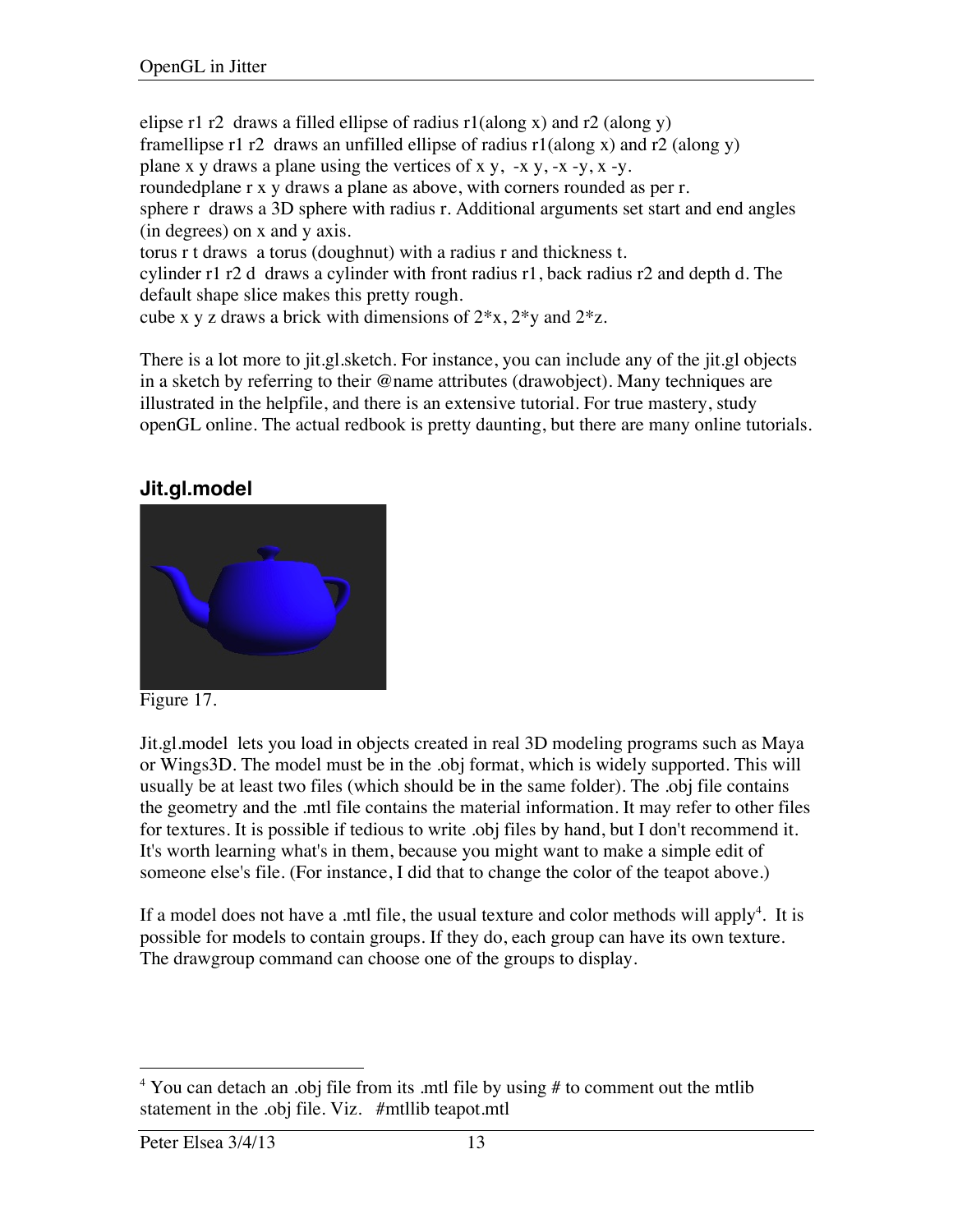### **Jit.gl.handle**



Figure 18.

Jit.gl.handle allows mouse interaction to rotate the image. Jit.gl.handle can be attached to a single object or the render object. In the latter case, the entire view is rotated. (Set the jit.gl.handle object's inherit\_transform to 1 when you do this.) When the mouse is clicked on the window, axes orbits appear, and dragging the mouse perform the rotation. You can have multiple handles in a scene, but their behavior is likely to be a bit chaotic- reducing the handle radius will help.

### **Jit.gl.mesh**



Figure 19.

Jit.gl.mesh lets you create an object from a matrix that specifies the vertices and other open GL properties. The value of this may seem dubious, since the point of objects like jit.gl.sketch and jit.gl.model is to manage the complexity of vertex specification. However, jit.gl.mesh does offer a couple of functions that are not otherwise available. Any of the geometry objects can produce matrices appropriate to use by jit.gl.mesh with a little coercing. Once it is in matrix form, it can be saved. The only trick is to attach a message box to the output of the generating object to see which drawing mode it uses. That will not be saved, and you will have to set the draw\_mode of the jit.gl.mesh by hand.

Matrices are easy to manipulate to produce mutant images. The drawing above is an xfade between a torus and a sphere. The xfade parameter controls a smooth morph between the two. Figure 20 shows the patch I used.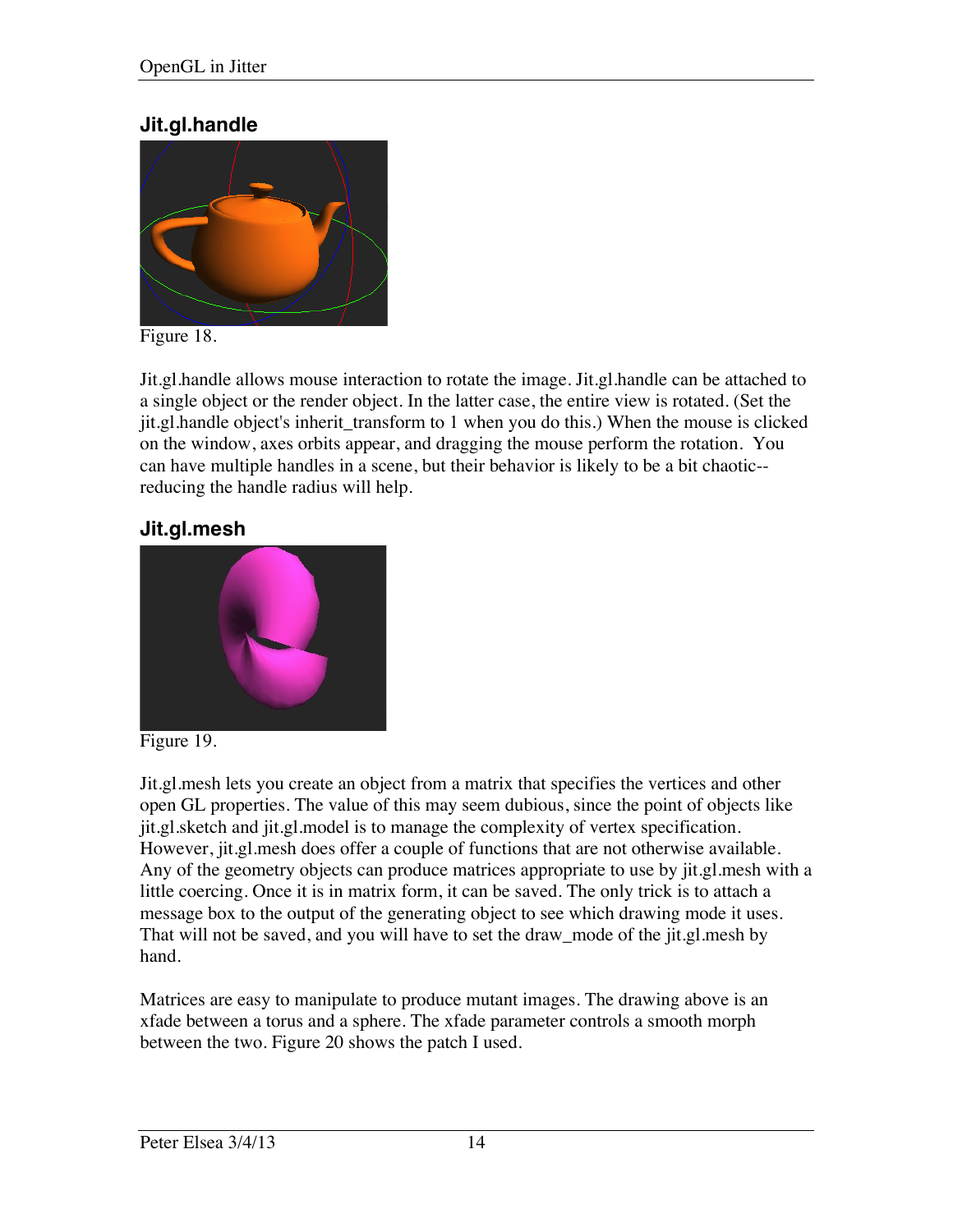

Figure 20.

### **Jit.gl.multiple**





Jit.gl.multiple copies objects created from jit.gl items such as jit.gl.plato. If you need several similar objects, multiple is an efficient way of getting them. It can be a bit tricky to set up, because the parameters of the copies are controlled in matrices, one each for position, scale, rotate (or rotatexyx) color, and texture. The number of cells in the arrays determine the number of copies. Each array is float32, with 3 or 4 panes depending on what is controlled. The documentation skips a lot, but here are some vital clues:

- The attribute @targetname must match the @name of the object you wish to copy.
- There must be a @glparams attribute with a list of parameters to independently control. If position is not on the list, all copies occupy the same space.
- An int argument will produce inlets to connect control matrices-- these match the glparams list.
- Targetmode affects the influence of parameters of the original on the copies. If targetmode is 1, Scaling, position, etc of the original are ignored. You can move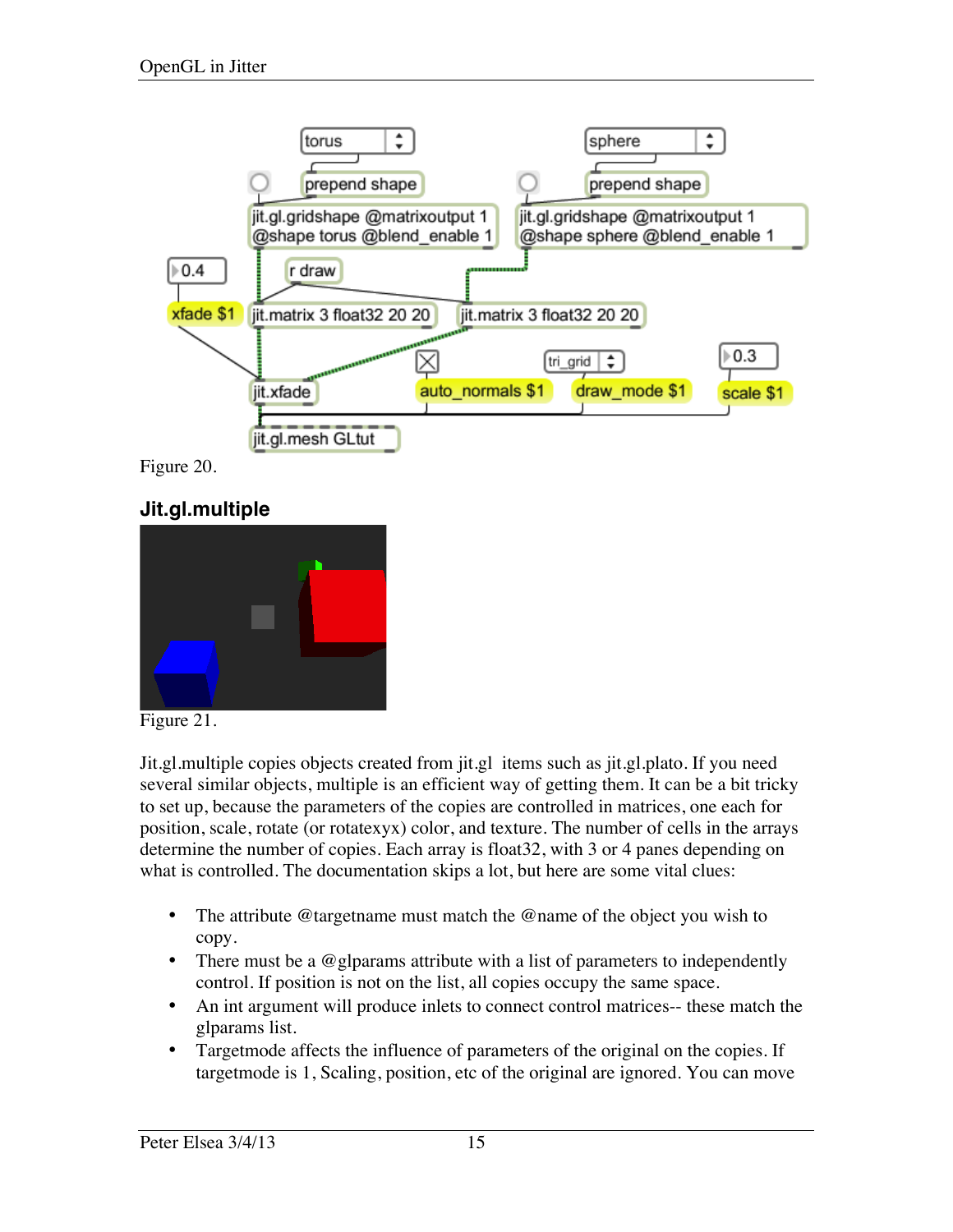the original offscreen to hide it, and the copies will remain where the position matrix puts them.

- If target mode is 0, the values in the control matrix interact with the parameters of the original: the position matrix defines an offset from the original's origin which is multiplied by the original's scale. The scale matrix is multiplied by the original's scale. A color matrix replaces the original's color.
- You must supply a matrix to set all of the parameters in the glparams list before the copies will be displayed.
- The message [position\_matrix pmat] will copy the values from a matrix named "pmat" to set the position values. Similar messages apply to the other glparams. This is not a connection-- the message must be resent every time the control matrix is updated<sup>5</sup>.

Generating control matrices is going to be complex. Figure 22 illustrates a brute force approach appropriate for a few copies.



Figure 22.

Figure 22 produced the image in figure 21. There are matrices to control position, rotation, scale and color. Since the matrices all have dimension 3, there are 3 copies. The cells in each control matrix are set by setcell commands. I have encapsulated most of this to clarify the example.

<sup>&</sup>lt;sup>5</sup> You can leave the inlet argument off when you do this, but you still must list the @glparams.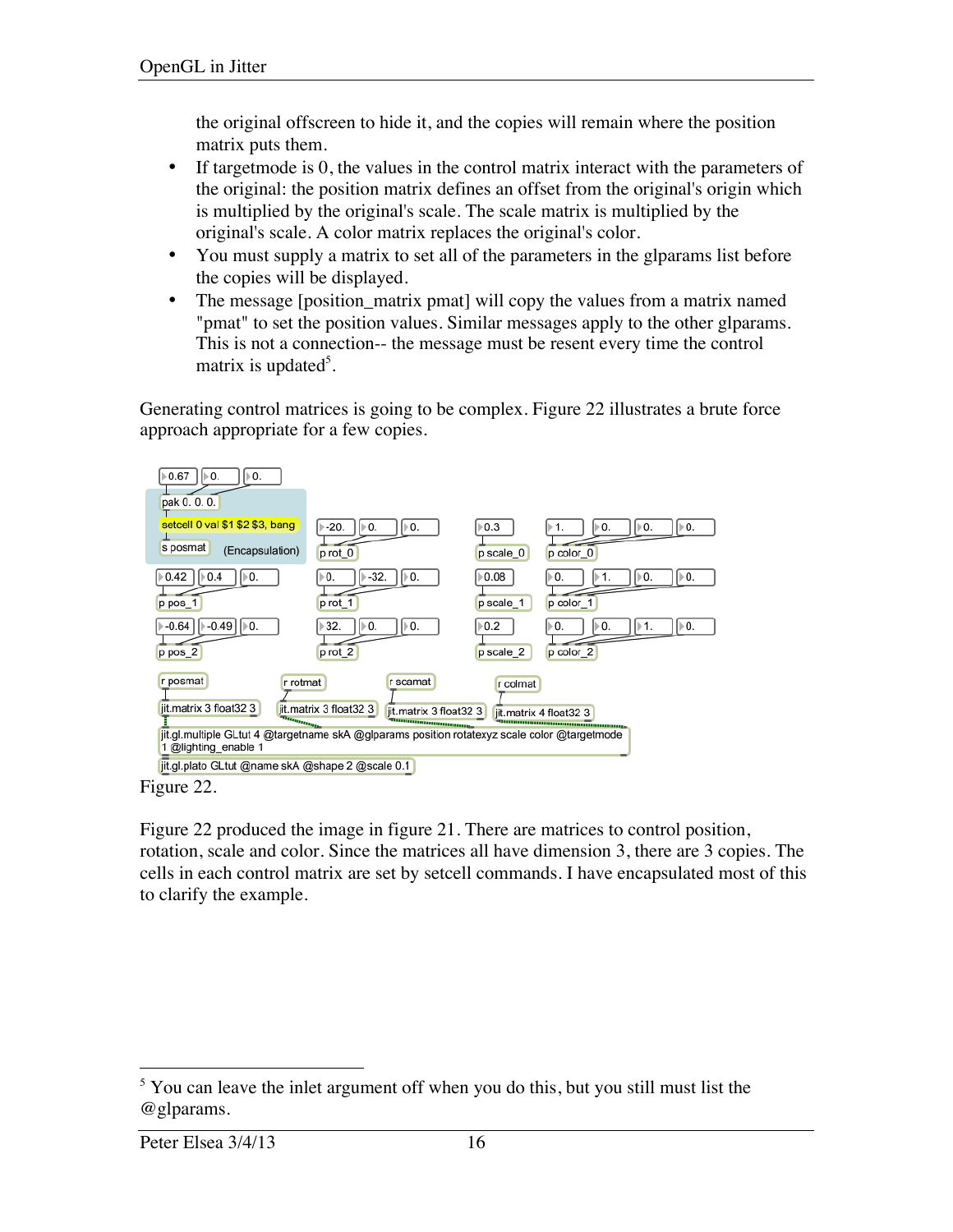### **Jit.gl.nurbs**



Figure 23.

Jit.gl.nurbs creates a curvy surface from a matrix of control points. A NURBS is a Non-Uniform Rational B-Spline curve. A simple way to look at is as a sheet of fairly stiff rubber. You can poke at various places on the sheet and deform the rubber. The points are specified as XYZ coordinates. The coordinates are contained in a matrix of 3 float32 style. This is passed through a prepend ctlmatrix object to get the jit.gl.nurbs to recognize it.

Figure 24 shows another brute force control using jit.cellblock. This spaces the control points evenly over a grid, but that is not necessary.



Figure 24.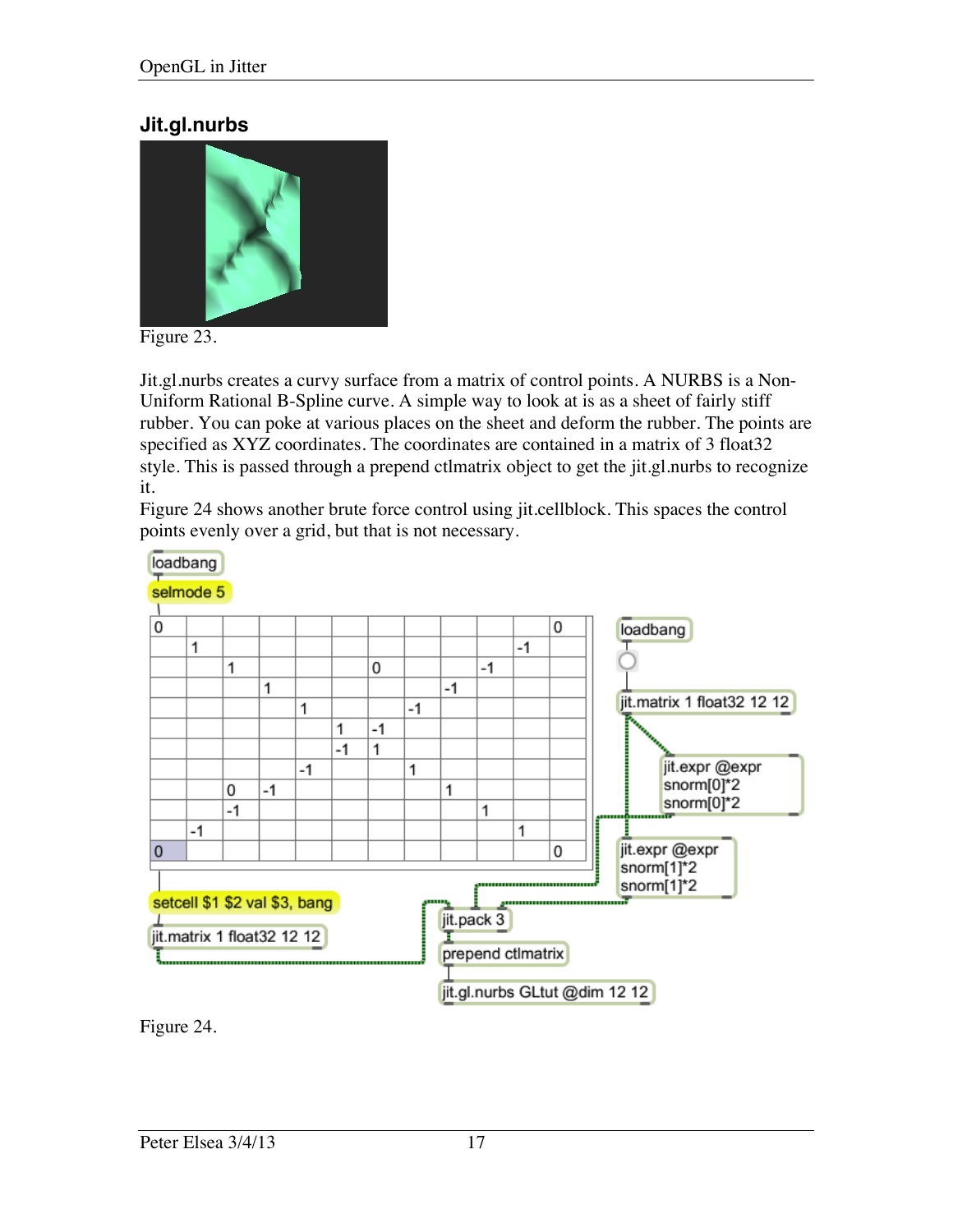### **Jit.gl.graph**



Figure 25.

Jit.gl.graph lets you create a 3 dimensional graph of changing data. It's the same as jit.graph, but can be rotated in three dimensions. Figure 25 shows it used with jit.catch~.

### **Jit.gl.volume**



Figure 26.

Jit.gl.volume visualizes a volumetric density map (in the words of the documentation). A volumetric density map is a 3 dimensional matrix with a number in each cell that specifies density. (Imagine a stack of glass bricks-- some are cloudy, some are clear. The density value is how cloudy each is.) The problem with using jit.gl.volume is producing three dimensional matrices with interesting patterns. It's not hard to "stretch" a two dimensional image into jit.gl.volume. Figure 27 shows how to do this with jit.graph.

True 3D volumes require virtuoso matrix manipulation, probably with jit.expr. For instance the second image of figure 26 was produced with the expression:

""in[0] \*(1(abs(cos(norm[0]\*TWOPI))\*(abs(cos(norm[1]\*TWOPI))\*(abs(cos(norm[2]\*TWOPI)))"

- The scale message to jit.gl.volume does not affect the size of the image. Instead, it shaves off outer layers, revealing the inner structure.
- The full structure is  $2 \times 2 \times 2$ . With the origin at 0 0 0, this places the field somewhat outside the view frustrum. Moving the origin to 0 0 -1 makes it visible.
- The density and intensity values interact in mysterious ways. While the docs speak of defaults of 0.5, values applied via messages are divided by 1000, so that's is equivalent to density 500. For any given intensity there is a range of